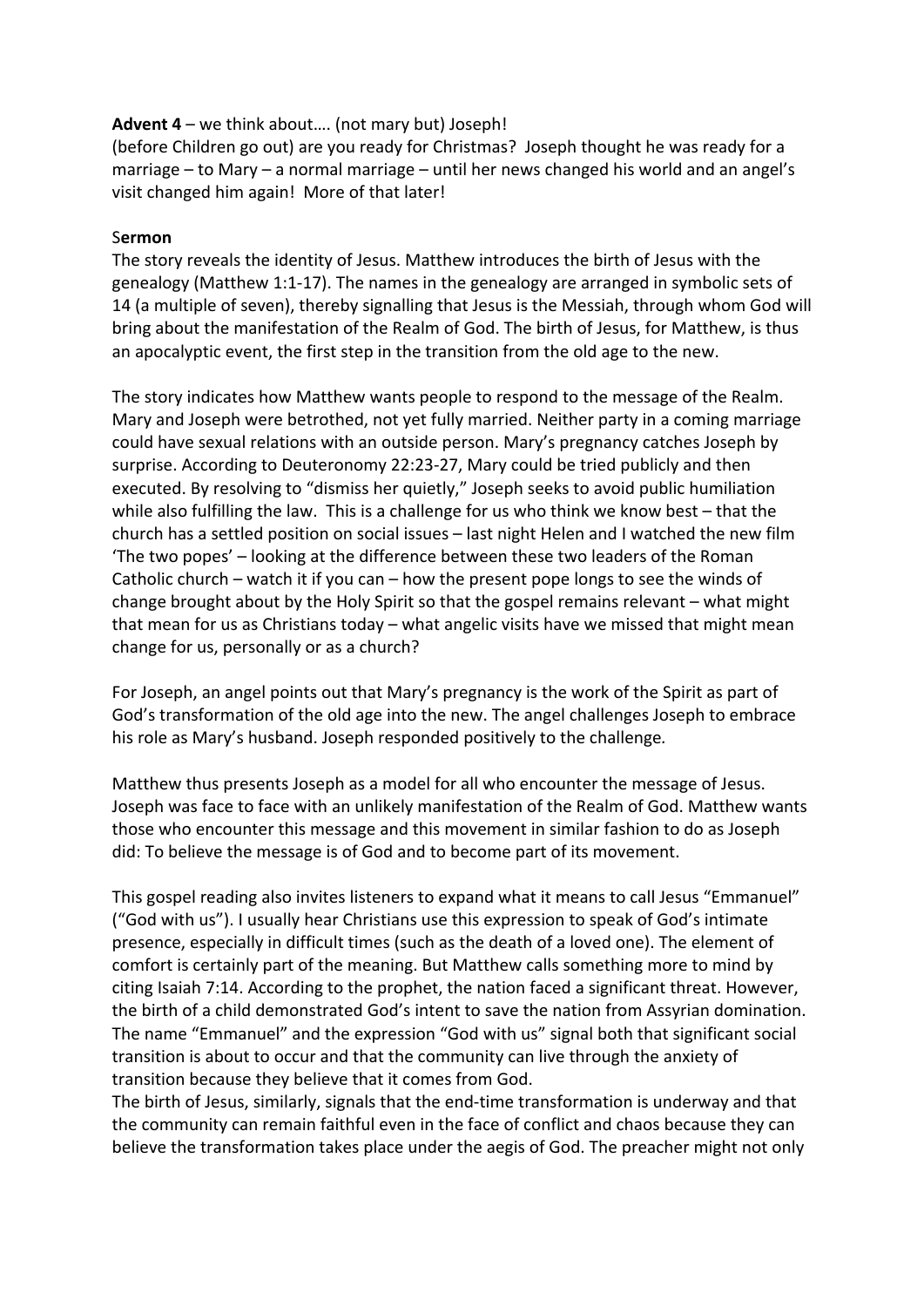help the congregation recognize such signs in our world, but consider how ministry of the congregation can become such a sign. Here endeth the sermon

#### **Ordinary Joe – An Unsung Hero**

There are many characters in the cast of the Christmas story that have gripped the Church's imagination but there's one that has rarely had a place in the spotlight. There's the Magi, exotic and somehow still gleaming in their silks after the long, dusty road from the East; there's Gabriel, winged, magnificent, fearsome and gentle, chosen to make an offer that might be refused; there's Simeon satisfied, no, exhilarated by something apparently so small – not even a hope fulfilled, just a hope assured; and, of course, there's Mary, young, vulnerable but open to God's plan and singing out words that will last forever. And then there's Joe. Honest, solid Joe.

The carpenter. The man in the background. Almost always depicted as so much older than Mary, even by Rembrandt. Old enough to be her father – the protector, not the lover, of a young bride. There's Joe ushering the donkey along the road; there's Joe being turned away by the innkeepers; there's Joe watching the Wise Men offer their gifts. No prophetic songs soar from his heart. In fact, the Bible records not a single word of his, and he slips out of the story without even a sentence to mark his passing.

He's a craftsperson, a skilled worker. God did not entrust his son to be fathered by a rabbi or a scribe or a Pharisee or a rich merchant but by Joe. A man who did not need an angel to appear him to change the direction of his life but only a dream with an angel in it. A man who put God's agenda for his betrothed before his own hopes. A man who left his home and his business for the sake of the girl he loved and the God he loved. A man who set aside the sexual expression of his love for Mary until after Jesus' birth, just as his son would set aside the joys of marriage and sexual love. A man who risked Herod's murderous intent and was ready to lay down his life for his bride, just as his son would be ready to lay down his life for his bride – the church.

Is it possible that Jesus learned a thing or two from his earthly father - honest, solid Joe. In an era where we like our heroes articulate, powerful and sparkling, Joe offers a different model. The Bible uses a telling phrase to describe him – he was a good man. Would that be epitaph enough for us? Good old Joe – willing to change his perspective as he listened to the voice of God – what about us? (perspectives)

### **Collect for Joseph of Nazareth**

God our Father, who from the family of your servant David raised up Joseph the carpenter to be the guardian of your incarnate Son and husband of the Blessed Virgin Mary: give us grace to follow him in faithful obedience to your commands; through Jesus Christ your Son our Lord. Amen.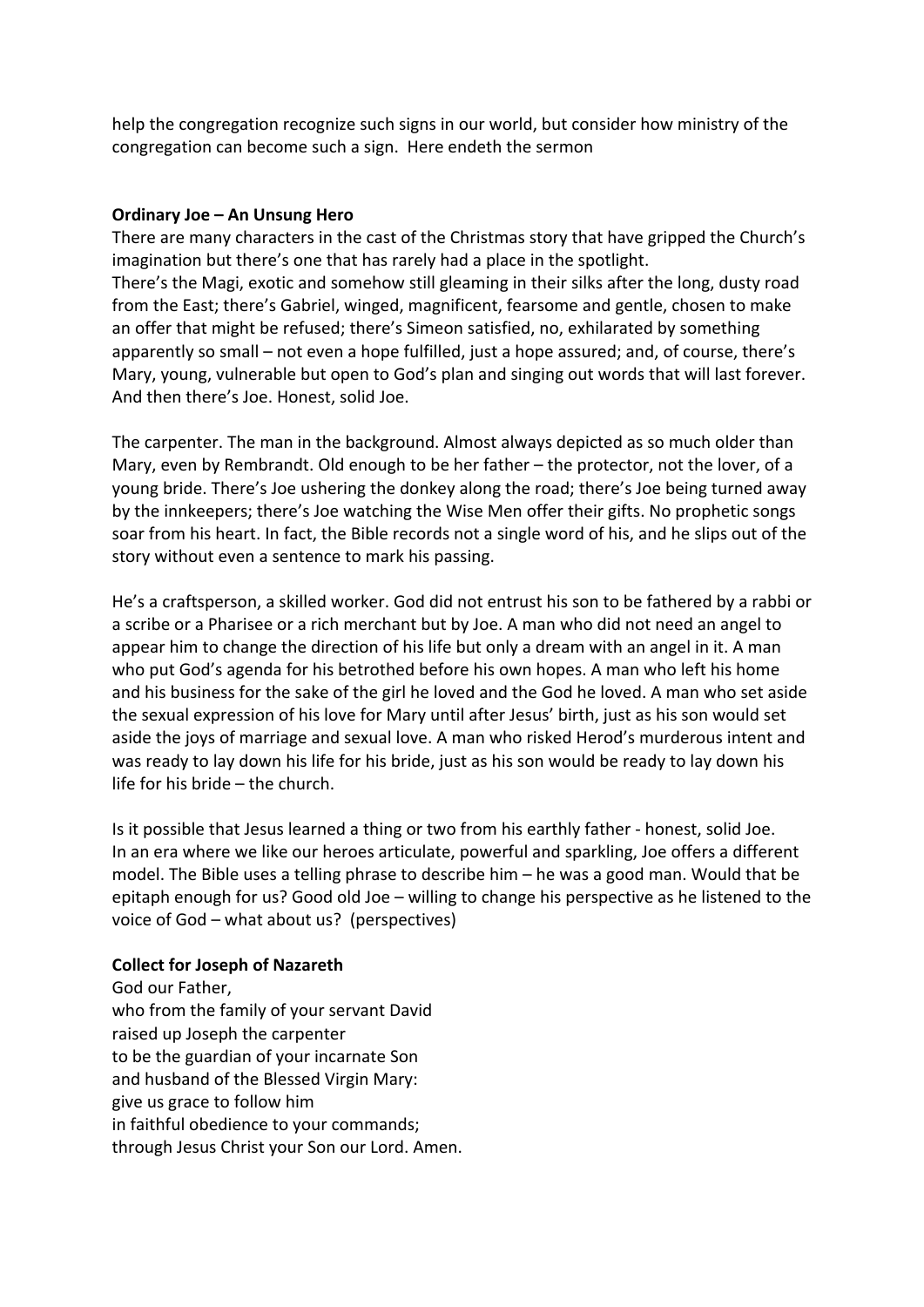# **Service…**

Like a band of pilgrims, we journey ever closer to Bethlehem. Now we begin to catch the tension, the excitement, of the bustling little town at census time. Family members and old friends meet up, doors are flung wide in welcome and people embrace; but for two visitors with a donkey, there is no room, save in a stable. Yet safe in each other's company, they trust. Safe in the love of God, they await his miracle. Let us join them in their devotion. **Amen.**

Gracious God,

Solomon's temple was not too grand for you, but neither was a stable too low. So we give you thanks that you call both kings and carpenters to be agents of your love, and that you call us and meet us in the ordinary places of life: at the kitchen sink, in the garden, on the train, in a new born child, in bread and wine. Enable us to point others to your presence, that all may encounter your healing and forgiving love, which is your gift this Christmas and always.

### **Amen.**

God of all people and all places, when the shelves are full but our purses are almost empty; when the shops are crowded, but we feel alone; when the festive music is lively, but we feel so tired, help us to think of Joseph, turned away from a crowded inn, of Mary tired after a long journey, of Jesus born into poverty, but born for us and all who find life hard, especially at Christmas. **Amen.**

We pray in thanksgiving for Joseph, whom we barely know, but who, with Mary, bore the astonishing events of Christ's birth, in obedience and with a generous heart. When our lives are overturned by the unexpected, and you reach out to us in dreams, grant us the love and courage of Joseph, that we may be open to your prompting